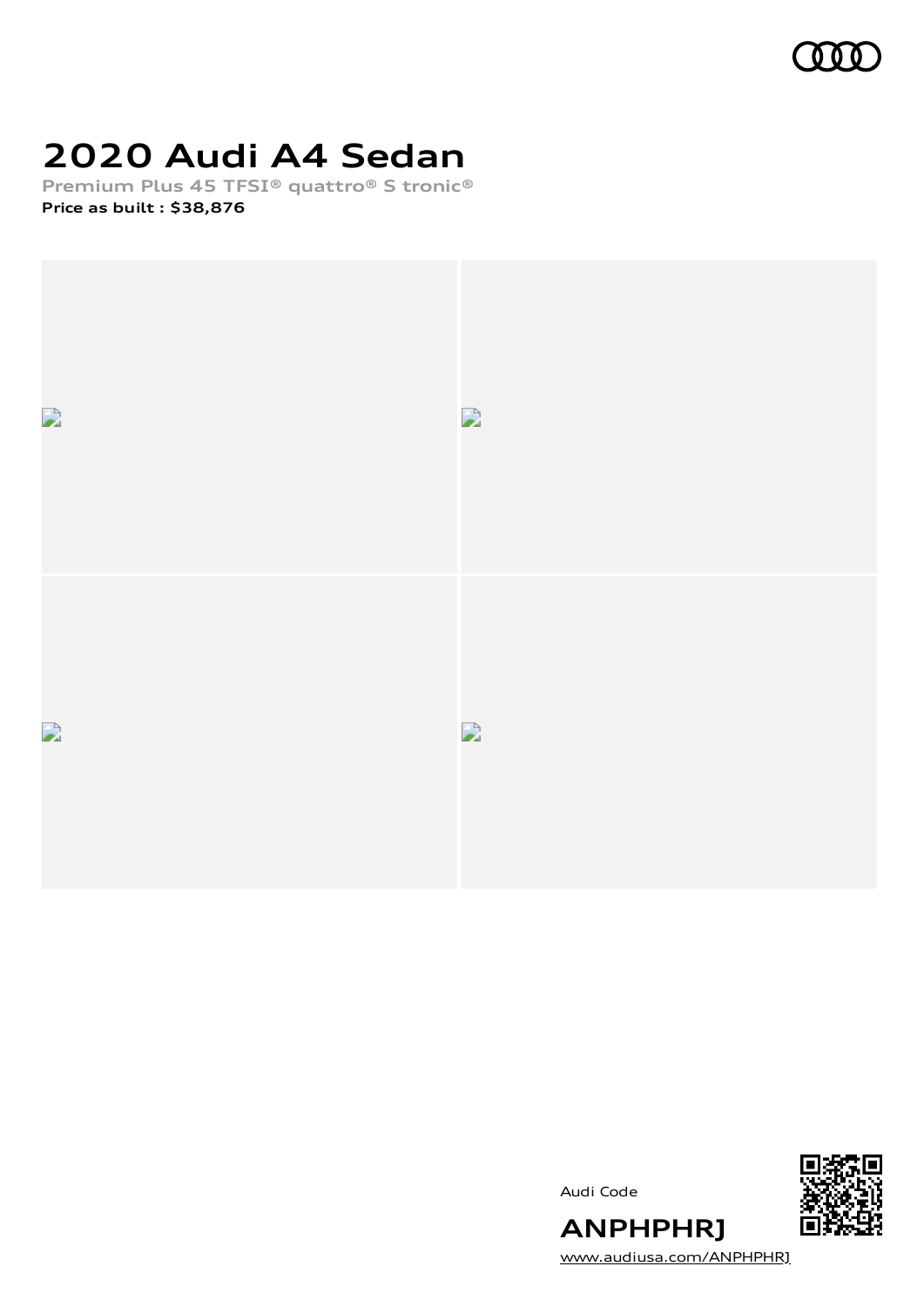# **Summary**

#### **Audi 2020 Audi A4 Sedan** Premium Plus 45 TFSI® quattro® S tronic®

**Price as buil[t](#page-8-0)** \$38,876

#### **Exterior colour**

Ibis White

### $\overline{\phantom{a}}$

#### **Further Information**

|                 | N٥          |
|-----------------|-------------|
| Mileage         | 2,915 miles |
| Type of vehicle | Used car    |

**Warranty**

#### **Interior colour**

| Seats     | Black with Rock Gray stitching |
|-----------|--------------------------------|
| Dashboard | Black                          |
| Carpet    | Black                          |
| Headliner | Gray                           |

#### **Audi Code** ANPHPHRJ

**Your configuration on www.audiusa.com** [www.audiusa.com/ANPHPHRJ](https://www.audiusa.com/ANPHPHRJ)

**Commission number** eb6b6b810a0e0ae813de

#### **Technical Specifications**

| Engine type                  | 2.0-liter four-cylinder                       |
|------------------------------|-----------------------------------------------|
| stroke                       | Displacement/Bore and 1,984/82.5 x 92.8 cc/mm |
| Torque                       | 273 lb-ft@rpm                                 |
| Top track speed              | 130 mph mph                                   |
| Acceleration (0 - 60<br>mph) | 5.6 seconds seconds                           |
| Recommended fuel             | Premium                                       |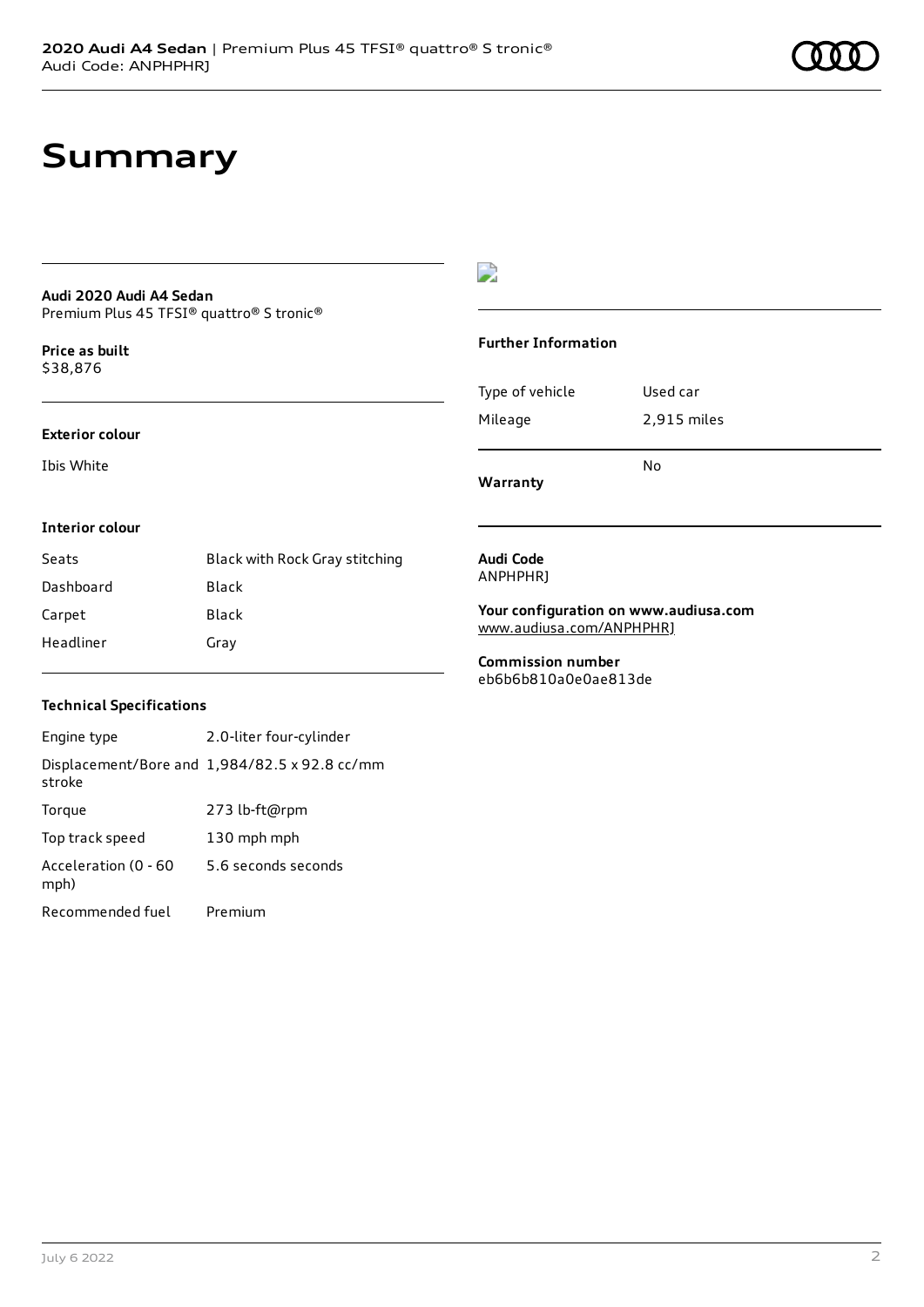

# **Standard features**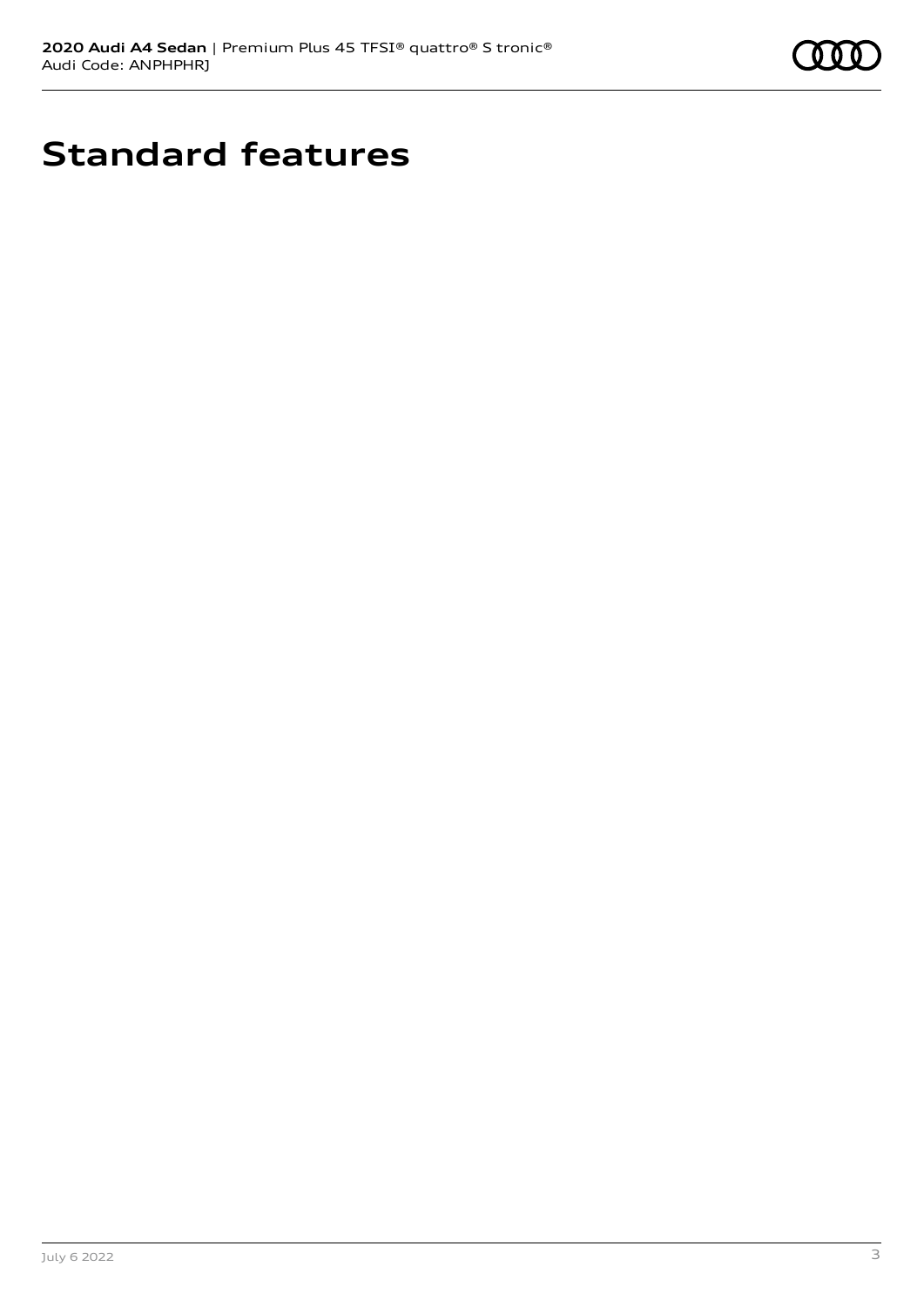# **Dealer remarks**

CARFAX One-Owner. Audi Certified pre-owned Details:

\* Limited Warranty: 12 Month/Unlimited Mile beginning after new car warranty expires or from certified purchase date

\* 300+ Point Inspection

\* Includes 24/7 Roadside Assistance emergency towing, collision, jump start, flat tire change, emergency fuel service, lock-out service, extrication service, Audi assist, CARFAX Vehicle History Report and SiriusXM satellite radio complimentary 90 day subscription. If Audi New Vehicle Limited Warranty (NVLW) coverage remains at time of CPO purchase, CPO Limited Warranty Coverage commences upon expiration of NVLW and continues until 5 years from vehicle's original in-service date with no mileage limitation. If NVLW coverage has expired at time of CPO purchase, CPO Limited Warranty coverage commences at time of purchase and continues for 12 months with no mileage limitation. Limited warranty is transferable between private parties.

\* Warranty Deductible: \$0

ABS brakes, Adaptive Cruise Control w/Traffic Jam Assist, Alarm System w/Motion Sensor, Alloy wheels, Audi Active Lane Assist, Audi Advanced Key, Audi Phone Box, Audi Side Assist w/Pre Sense Rear, Audi Virtual Cockpit, Auto-Dimming Exterior Mirrors, Compass, Convenience Package, Driver Assistance Package, Electronic Stability Control, Front dual zone A/C, Heated door mirrors, Heated front seats, Heated Front Sport Bucket Seats, Illuminated entry, Leatherette Covered Center Console & Door Armrests, LED Headlights w/DRL Signature, Low tire pressure warning, Memory for Driver's Seat, Parking System Plus, Power Folding Exterior Mirrors, Power moonroof, Premium Plus Package, Remote keyless entry, SiriusXM All Access Service, Traction control, USB Charge Ports for Rear Seats. Recent Arrival! Certified. Ibis White quattro 24/32 City/Highway MPG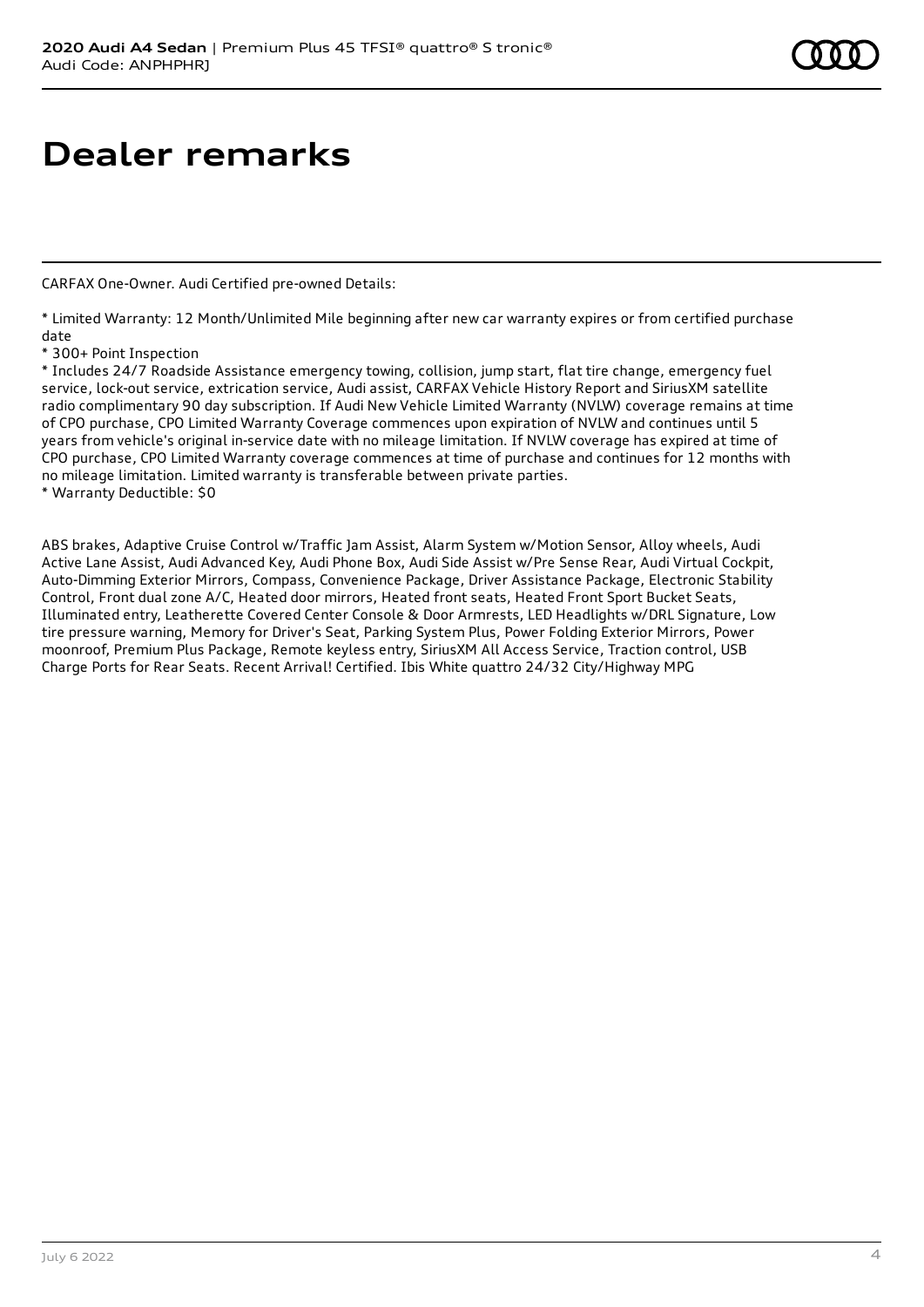# **Technical Specifications**

### **(1/2)**

### **Engineering | Performance**

| Engine type                                 | 2.0-liter four-cylinder                       | Steering type                              | Speed-sensitive electromechanical                                                                                |
|---------------------------------------------|-----------------------------------------------|--------------------------------------------|------------------------------------------------------------------------------------------------------------------|
| Power Level                                 | 45                                            |                                            | power steering system                                                                                            |
| Displacement                                | 2.01                                          | Turning diameter, curb- 38.1 ft<br>to-curb |                                                                                                                  |
| Max. output ps/hp                           | 248 @ rpm                                     | Steering ratio                             | 15.9:1                                                                                                           |
| Torque                                      | 273 lb-ft@rpm                                 |                                            |                                                                                                                  |
| Valvetrain                                  | 16-valve DOHC with Audi valvelift<br>system   | Suspension                                 |                                                                                                                  |
| Acceleration (0 - 60<br>mph)                | 5.6 seconds seconds                           | Front axle                                 | Five-link front independent<br>suspension                                                                        |
| Engine block                                | Cast-iron                                     | Rear axle                                  | Five-link rear independent                                                                                       |
| Induction/fuel injection Turbocharged/TFSI® |                                               |                                            | suspension                                                                                                       |
| Cylinder head                               | Aluminum-alloy                                |                                            |                                                                                                                  |
| stroke                                      | Displacement/Bore and 1,984/82.5 x 92.8 cc/mm | <b>Brakes</b>                              |                                                                                                                  |
| Top track speed                             | 130 mph mph                                   | Front brakes                               | 13.3 (ventilated disc) in                                                                                        |
|                                             |                                               | Rear brakes                                | 13.0 (ventilated disc) in                                                                                        |
| <b>Electrical system</b>                    |                                               | Parking brake                              | Electromechanical                                                                                                |
| Alternator                                  | 14 Volts - 150A                               | <b>Body</b>                                |                                                                                                                  |
| Battery                                     | 12 Volts - 420A/75Ah                          |                                            |                                                                                                                  |
| Transmission   Drivetrain                   |                                               | Material                                   | Lightweight construction<br>technology - multi-material body<br>construction (steel and aluminum<br>composition) |
| Drivetrain type                             | quattro <sup>®</sup> all-wheel drive          | Corrosion protection                       | Multi-step anti-corrosion protection                                                                             |
| Transmission                                | Seven-speed S tronic <sup>®</sup> dual-clutch |                                            |                                                                                                                  |
|                                             | transmission                                  | <b>Warranty   Maintenance</b>              |                                                                                                                  |
|                                             |                                               | Warranty                                   | 4-year/50,000-mile Audi New<br>Vehicle Limited Warranty                                                          |

**Steering**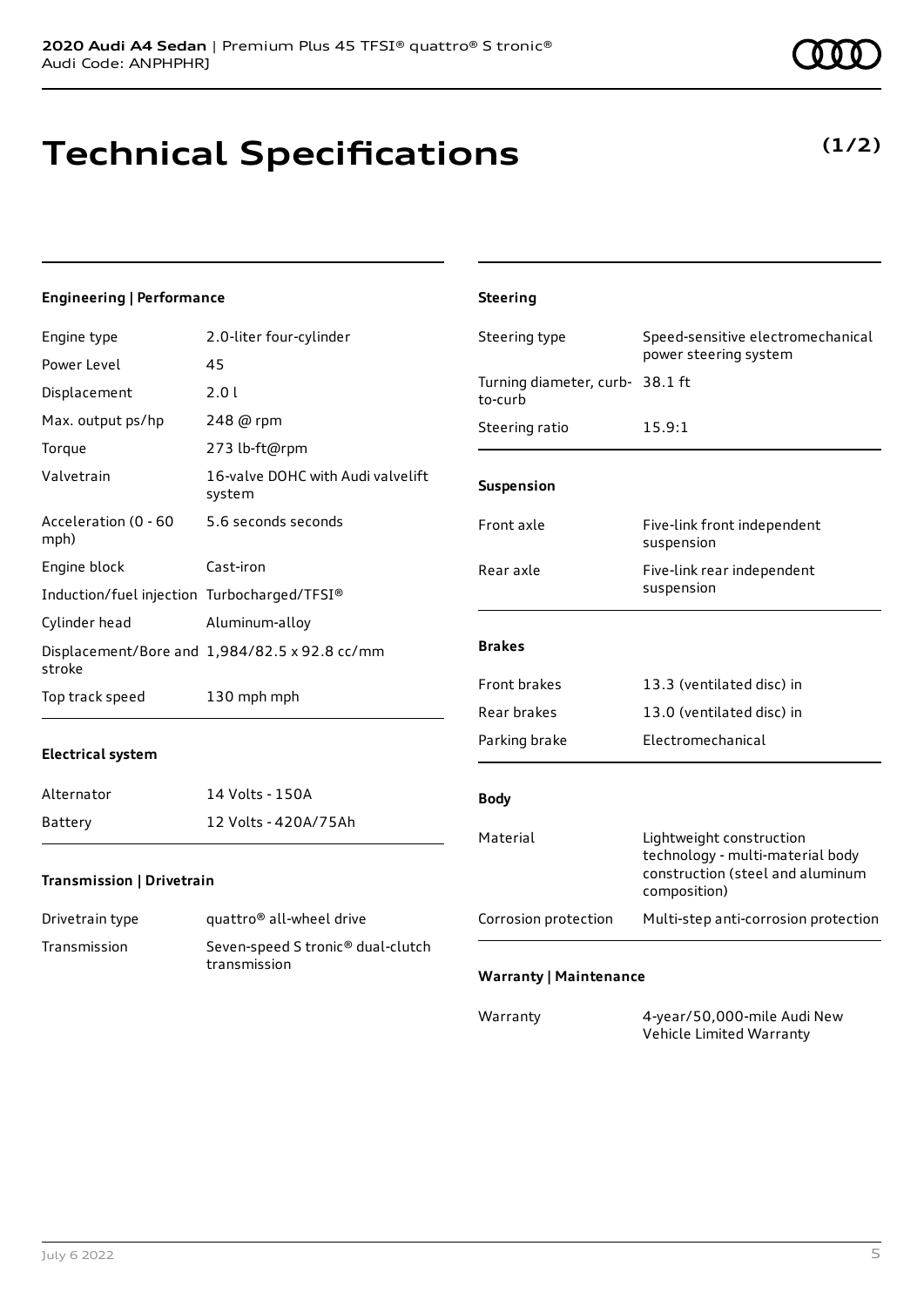**(2/2)**

# **Technical Specifications**

#### **Exterior Measurements**

| Height                           | 56.2 in   |
|----------------------------------|-----------|
| Overall width without<br>mirrors | 72.7 in   |
| Length                           | 187.5 in  |
| Wheelbase                        | 111.0 in  |
| Drag coefficient                 | $0.28$ Cw |
| Overall width with<br>mirrors    | 79.6 in   |
| Track rear                       | 61.2 in   |
| <b>Track front</b>               | 61.9 in   |
| Curb weight                      | 3627 lb   |

#### **Interior measurements**

| Seating capacity                          | 5                     |
|-------------------------------------------|-----------------------|
| Shoulder room, rear                       | 54.5 in               |
| Head room with front<br>sunroof           | $37.3$ in             |
| Leg room, rear                            | 35.7 in               |
| Shoulder room, front                      | 55.9 in               |
| Head room with rear<br>sunroof            | 37.4 in               |
| Leg room, front                           | 41.3 in               |
| Cargo volume, rear<br>seatbacks up/folded | $12.0/-$ cu ft, cu ft |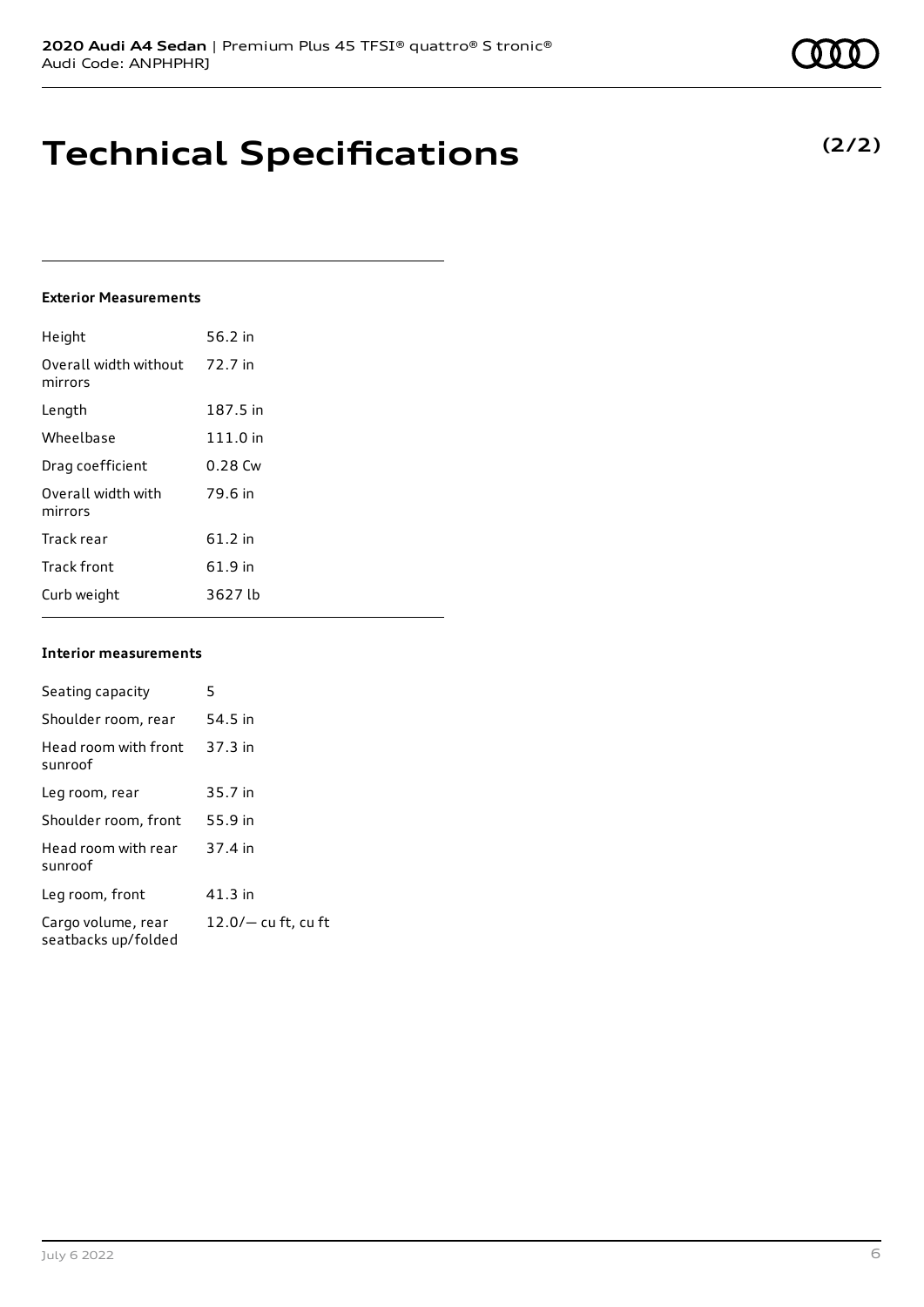## **Consumption- and emission**

#### **Consumption by NEDC**

| urban       | 24 mpg |
|-------------|--------|
| extra-urban | 32 mpg |
| combined    | 27 mpg |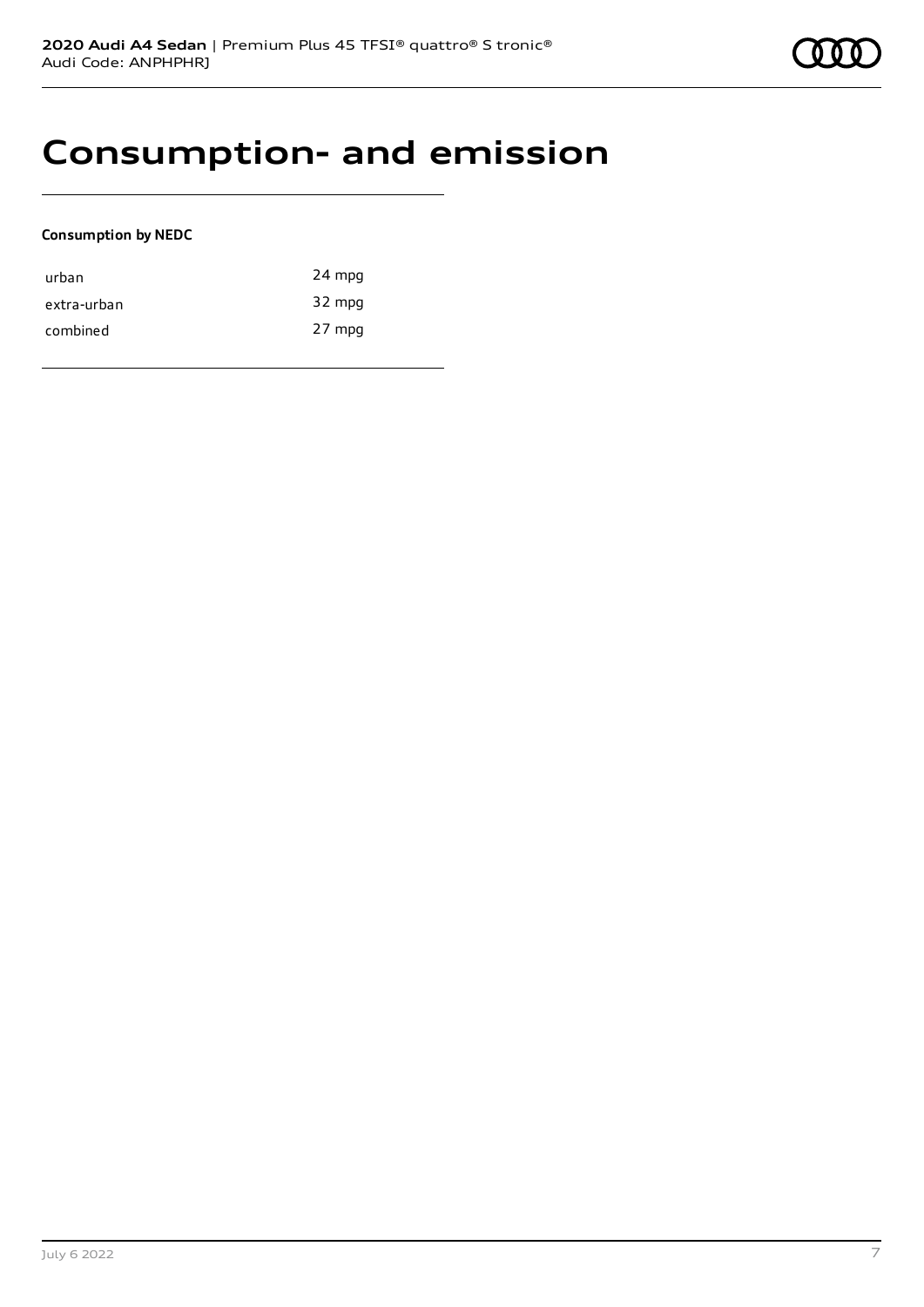# **Contact**

Dealer **Audi Palo Alto**

1730 Embarcadero Rd 94303 Palo Alto CA

Phone: 6508566300 FAX: 6508562337

www: [https://www.audipaloalto.com](https://www.audipaloalto.com/)